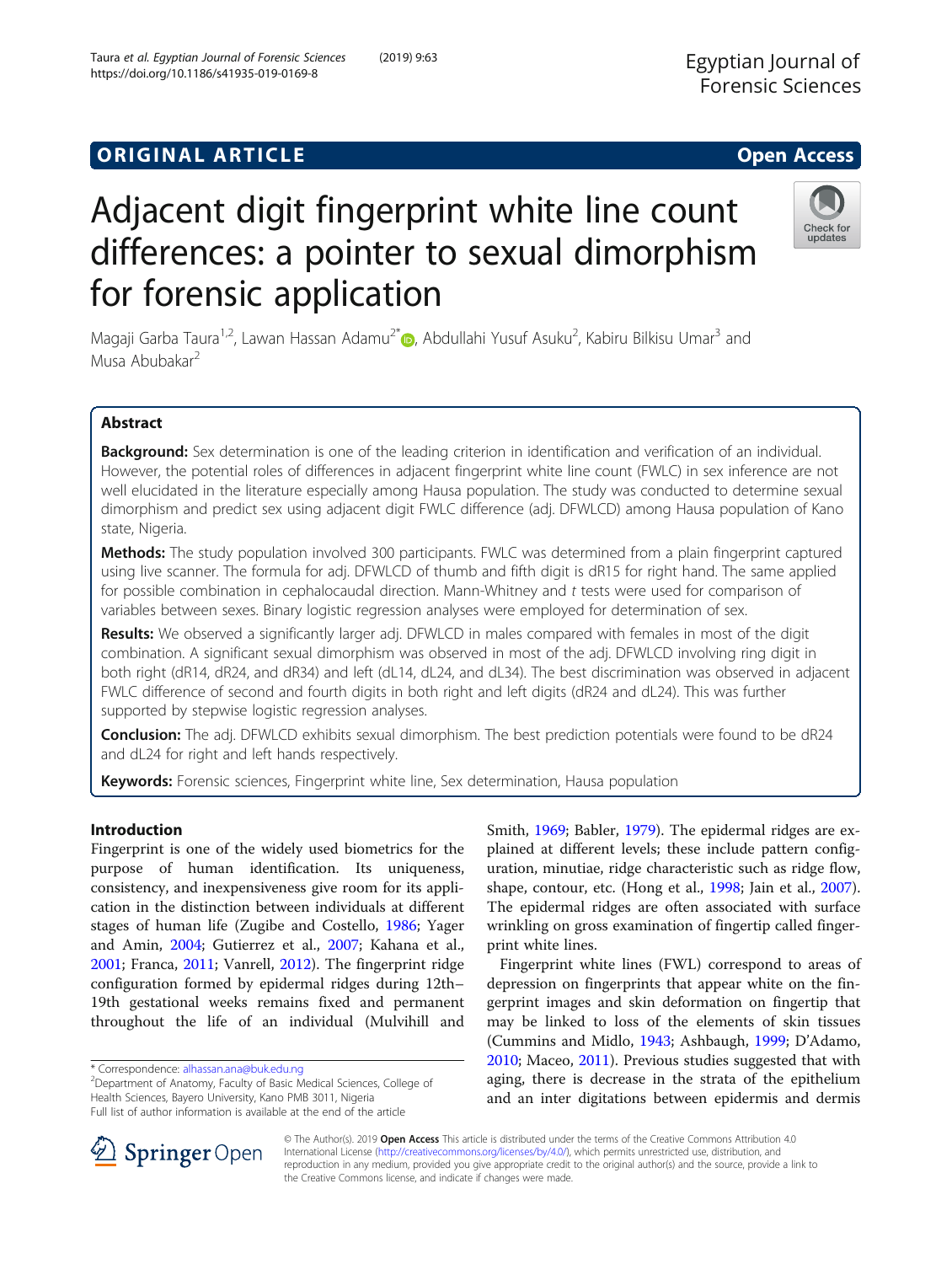of the skin (Makrantonaki and Zouboulis, [2007](#page-7-0); Waaijer et al., [2012](#page-7-0); Farage, [2013\)](#page-7-0) and reduction of elastin synthesis (Farage, [2013](#page-7-0)). This leads to decrease in the elasticity and support of the tissue, increase in the brittleness, and impairment of nuclear and mitochondrial DNA repair mechanisms. Hence, the chance for appearance of lesions and spots was exemplified by FWL (Makrantonaki and Zouboulis, [2007\)](#page-7-0). This mechanism is supported by a documented increase in FWL in elderly (Vieira Silva et al., [2016](#page-7-0)) and increase in frequency of FWL with age or when there is alteration in subcutaneous body fat (Cummins and Midlo, [1943](#page-6-0); Ashbaugh, [1999\)](#page-6-0).

It was hypothesized that the size of a fetal fingertip (compared with its neighbor on the same hand) might be influenced by factors that stimulate or inhibit growth along the developmental axis extending from the brain to the lower limbs (Kahn et al., [2001\)](#page-7-0). It is well documented that the growth along developmental axis is sexually dimorphic, with upper to lower body segments proportional difference been higher in males than in females (Bailey and Katch, [1981\)](#page-6-0). However, the potential roles of differences in adjacent FWLC in sex inference are not well elucidated in the literature especially among Hausa population. Only few studies reported the potential role of FWL in sex determination in the other populations (Badawi et al., [2006](#page-6-0); Taduran et al., [2016](#page-7-0)) including the Hausa population (Adamu et al., [2019](#page-6-0)). Since sex determination is one of the leading criteria in identification and verification of an individual among all the key parameters of identification (Ubelaker, [1996](#page-7-0)), and determination of sex of human remains has been proven to help forensic experts during analyses of dismembered and fragmentary remains and also in criminal investigation by narrowing the pool of potential suspect matches (Kanchan et al., [2008](#page-7-0); Dey and Kapoor, [2015](#page-7-0)). It is, therefore, plausible to look at the utility of FWL in sex determination. The present study was set to achieve the following objectives: (i) to determine the sexual dimorphism in adj. DFWLCD, (ii) to predict sex from the adj. DFWLCD, and (iii) to determine the best adj. DFWLCD that discriminate the sex, among Hausa population of Kano state, Nigeria.

#### Materials and methods

# Study location, design, and participants

The study was carried out at Bayero University Kano (a Federal university) and Maitama Sule University, Kano (a state University). This was a cross sectional study conducted among students of the two selected tertiary institutions in Kano metropolis, Nigeria. We randomly selected sample of 150 males and 150 females to participate in the study based on the study selection criteria. The participants were within the age range of 18–33 years (mean age of  $21.94 \pm 2.31$  and  $20.13 \pm 2.33$  years

for male and female respectively). We excluded any participant with physical deformity in the tip of their digit and belonged to other ethnic group. We adopted selfdeclaration of the ethnicity methods, and only those that belong to Hausa ethnic group up to the level of grand parentage were considered. We obtained an informed consent from the participants before commencement of the study. The study allowed decline of consent by participants at any stage of the data collection (although none of the participants declined his/her consent). We used simple proforma for collection of bio-data (sex, age, and ethnicity) of the participants. The study was conducted following the ethical guidelines of Helsinki Declaration. The protocols involved in the study were approved by the Department of Anatomy, Faculty of Basic Medical Sciences, College of Health Science, Bayero University Kano.

#### Fingerprints capturing and white line counts

A live scanner (Digita Persona, China) was used to capture the fingerprint of all the ten digits according to methods described by Adamu et al. [\(2018](#page-6-0)). We defined the white line as the skin folds in the friction fingerprint epidermal ridges that appear as white lines in the fingerprint images (Fig. [1](#page-2-0)). The FWLC for each digit was considered as the number of the observed white lines per unit plain fingerprints (Taduran et al., [2016](#page-7-0); Adamu et al., [2019\)](#page-6-0). The reliability and intra observer error in the FWLC were reported elsewhere (Adamu et al., [2019](#page-6-0)).

## Determination of adjacent digit FWLC differences

It was suggested that each tip of digit is related neurologically to a spinal-cord segment in a range that includes the sixth (C6) through the eighth cervical (C8) levels. The first digit (thumb) is linked to the cephalad (upper) side of C6, and the fifth digit is linked to the caudal (lower) side of C8 (Heimer, [1994\)](#page-7-0). We determined the adj. DFWLCD as per Kahn et al. ([2001](#page-7-0)) methods of determination of adjacent fingerprint ridge count difference. The adj. DFWLCD was therefore determined as the differences in FWLC from the caudal FWLC value subtracted from the cephalad FWLC value (e.g., dR12 is right first digit (thumb) FWLC minus right second digit (index) FWLC, that is the difference in FWLC between thumb and index finger).

#### Statistical analyses

The data were expressed using descriptive statistics (mean ± SD, minimum, and maximum), median (interquartile range (25th and 75th percentiles)). The normality test (Shapiro Wilk test,  $P < 0.05$ ) was also carried out. Mann-Whitney and t test were used for comparison of variable between sexes. Binary logistic regression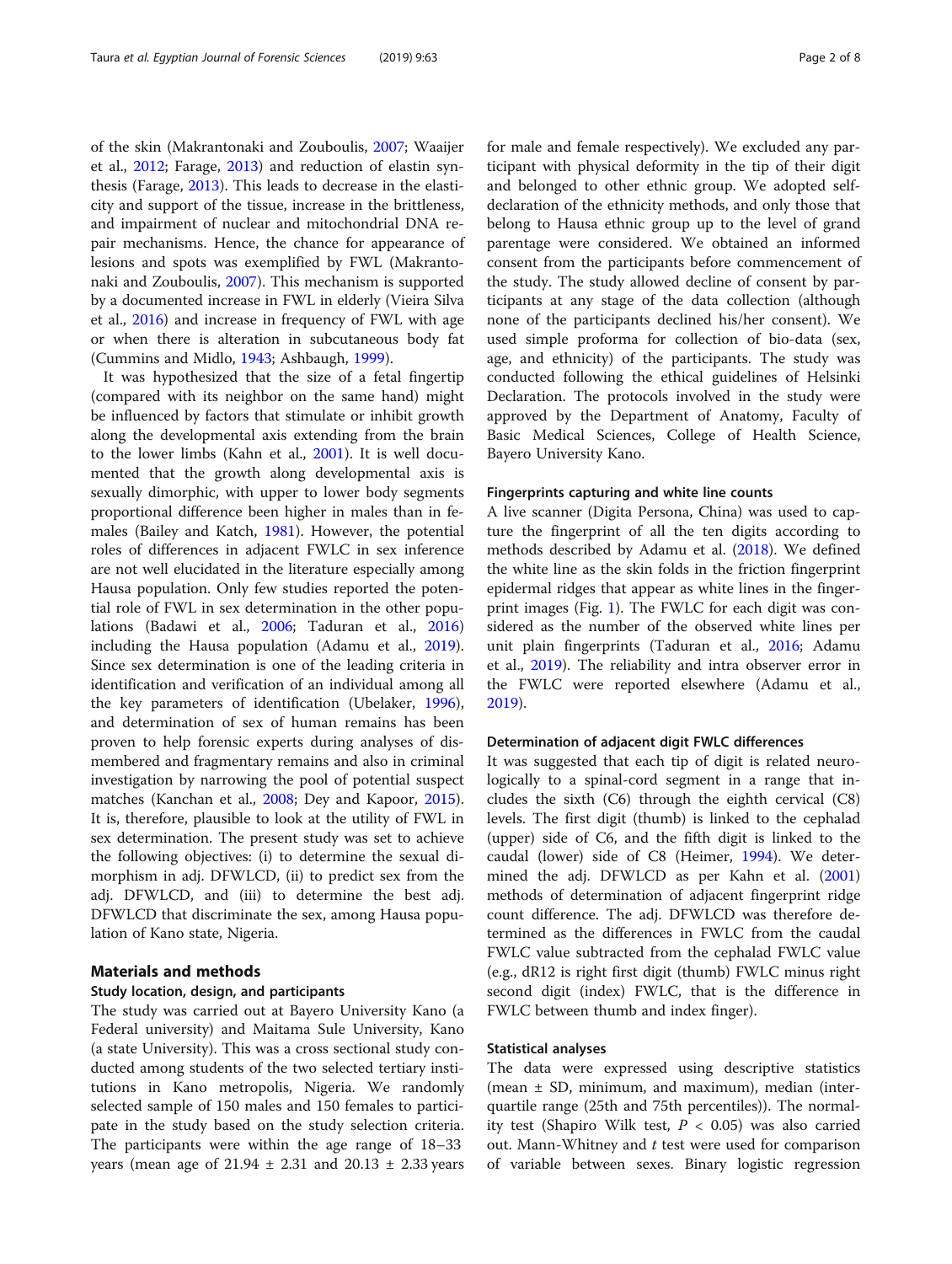<span id="page-2-0"></span>

analyses were used to generate a model for sex prediction using adj. DFWLCD. Stepwise multiple (forward conditional) binary logistic regression analysis was also conducted to determine the adj. DFWLCD that predict sex. The analyses were carried out using SPSS version 20 (IBM Corporation, for Windows) and  $5\%$  ( $P < 0.05$ ) level of error was considered for any statistical inference.

# Results

Table 1 shows the descriptive statistics of the FWLC of the right and left hands digits. The mean FWLC was higher in the females in all the ten digits. Absence of FWLC was observed in both sexes in all the digits as the minimum counts. However, the maximum FWLC was in favor of females, with higher count across the ten digits.

From Table [2,](#page-3-0) the FWLC on the right digits was found to be higher on the first digit compared with other adjacent digits (second, third, fourth, and fifth) in both sexes except for dR14 in females where fourth digit had higher FWLC compared with the first digit, as indicated by negative mean value ( $-$  0.23  $\pm$  2.18). The second and third digits were observed to have lower FWLC compared with other adjacent digits in both males and females, except for dR35 in males where third digit had higher FWLC compared with the fifth digit, as indicated by positive mean value  $(0.07 \pm 1.02)$ . The mean dR45 was positive in both sexes in the right hand. Similar trend was observed in the left hand except in dL25 in males where the FWLC of the second digit was higher than that of fifth digit, as indicated by positive mean value  $(0.19 \pm 1.27)$  and dL15 in females where the FWLC of the second digit was lower than the that of fifth digit, as indicated by negative mean value ( $-0.05 \pm 1$ 2.41). There were significantly larger adj. DFWLCD in males compared with females in most of the digit combination. However, few digits indicated higher adjacent digit FWLC difference adj. DFWLCD in females, but none was significant.

Table [3](#page-4-0) shows sexual dimorphism in FWLC adjacent digit asymmetry of the right and left digits. A significant

**Table 1** Descriptive statistics of the FWLC of the right and left hands digits

| Digits       | Designation    | Male     |                 |                 | Female       |     |                 |  |
|--------------|----------------|----------|-----------------|-----------------|--------------|-----|-----------------|--|
|              |                | Min      | Max             | Mean $\pm$ SD   | Min          | Max | Mean $\pm$ SD   |  |
| Right thumb  | R <sub>1</sub> | 0        | 6               | $1.03 \pm 1.13$ | $\mathbf{0}$ | 8   | $2.13 \pm 1.66$ |  |
| Right index  | R <sub>2</sub> | $\circ$  | 8               | $0.47 \pm 0.92$ | $\mathbf{0}$ | 11  | $1.43 \pm 1.78$ |  |
| Right middle | R <sub>3</sub> | $\Omega$ | 5               | $0.56 \pm 0.94$ | $\mathbf{0}$ | 9   | $1.87 \pm 2.06$ |  |
| Right ring   | R <sub>4</sub> | 0        | 10 <sup>°</sup> | $0.58 \pm 1.22$ | 0            | 17  | $2.35 \pm 2.81$ |  |
| Right little | R <sub>5</sub> | $\Omega$ | 10              | $0.49 \pm 1.20$ | 0            | 11  | $2.03 \pm 2.40$ |  |
| Left thumb   | L1             | $\Omega$ | 5               | $1.24 \pm 1.29$ | $\mathbf{0}$ | 12  | $2.71 \pm 1.90$ |  |
| Left index   | L2             | 0        | 9               | $0.85 \pm 1.29$ | $\mathbf 0$  | 11  | $2.24 \pm 2.03$ |  |
| Left middle  | L <sub>3</sub> | 0        | 7               | $0.92 \pm 1.38$ | 0            | 15  | $2.53 \pm 2.54$ |  |
| Left ring    | L4             | $\Omega$ | 7               | $0.93 \pm 1.47$ | $\Omega$     | 17  | $3.31 \pm 2.99$ |  |
| Left little  | L5             | $\Omega$ | 5               | $0.66 \pm 1.15$ | $\Omega$     | 12  | $2.77 \pm 2.89$ |  |

25th–75th inter quartile range, min minimum, max maximum, SD standard deviation, d difference, R right, L left, 1-5 first to fifth digits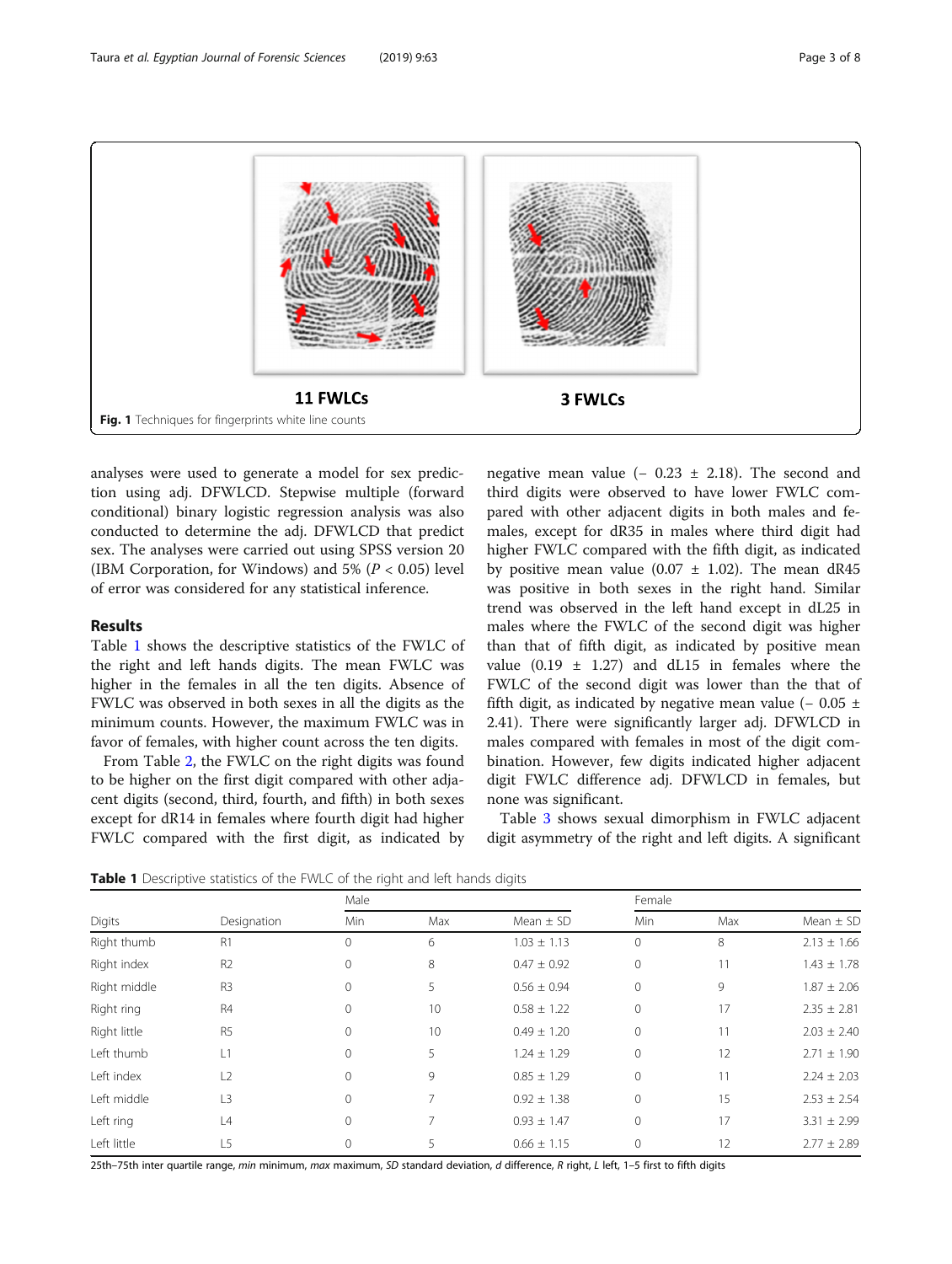<span id="page-3-0"></span>Taura et al. Egyptian Journal of Forensic Sciences (2019) 9:63 Page 4 of 8

| Adj. DFWLCD      | Male             |      |                | Female           |       |                |                      |           |
|------------------|------------------|------|----------------|------------------|-------|----------------|----------------------|-----------|
|                  | Mean $\pm$ SD    | Min  | Max            | Mean $\pm$ SD    | Min   | Max            | Cephalocaudal growth | Comment   |
| dR12             | $0.56 \pm 1.28$  | $-8$ | $\overline{4}$ | $0.70 \pm 1.69$  | $-4$  | 5              | $>$ in female        | <b>NS</b> |
| dR13             | $0.47 \pm 1.03$  | $-2$ | $\overline{4}$ | $0.25 \pm 1.76$  | $-8$  | $\overline{4}$ | $>$ in males         | <b>NS</b> |
| dR14             | $0.45 \pm 1.21$  | $-4$ | $\overline{4}$ | $-0.23 \pm 2.18$ | $-10$ | $\overline{4}$ | $>$ in males         | S         |
| dR <sub>15</sub> | $0.54 \pm 1.22$  | $-4$ | $\overline{4}$ | $0.09 \pm 2.13$  | $-8$  | $\overline{4}$ | $>$ in males         | S         |
| dR <sub>23</sub> | $-0.09 \pm 1.09$ | $-3$ | 8              | $-0.45 \pm 1.59$ | $-5$  | 5              | $>$ in males         | S         |
| dR24             | $-0.11 \pm 1.31$ | $-7$ | 8              | $-0.93 \pm 2.07$ | $-11$ | $\overline{4}$ | $>$ in males         | <b>HS</b> |
| dR <sub>25</sub> | $-0.02 \pm 1.26$ | $-7$ | 8              | $-0.61 \pm 2.12$ | $-8$  | 5              | $>$ in males         | S         |
| dR34             | $-0.02 \pm 1.03$ | $-5$ | 3              | $-0.48 \pm 1.97$ | $-8$  | $\overline{7}$ | $>$ in males         | S         |
| dR35             | $0.07 \pm 1.02$  | $-5$ | 3              | $-0.16 \pm 1.90$ | $-6$  | 5              | $>$ in males         | <b>NS</b> |
| dR45             | $0.09 \pm 1.11$  | $-4$ | 5              | $0.32 \pm 1.80$  | $-5$  | $\overline{7}$ | $>$ in females       | <b>NS</b> |
| dL12             | $0.39 \pm 1.42$  | $-9$ | $\overline{4}$ | $0.47 \pm 1.80$  | $-5$  | 5              | $>$ in females       | <b>NS</b> |
| dL13             | $0.32 \pm 1.40$  | $-3$ | 5              | $0.18 \pm 1.93$  | $-6$  | 6              | $>$ in males         | <b>NS</b> |
| dL14             | $0.31 \pm 1.30$  | $-4$ | $\overline{4}$ | $-0.60 \pm 2.33$ | $-9$  | 6              | $>$ in males         | <b>HS</b> |
| dL15             | $0.58 \pm 1.24$  | $-3$ | 4              | $-0.05 \pm 2.41$ | $-7$  | 6              | $>$ in males         | S.        |
| dL23             | $-0.07 \pm 1.39$ | $-4$ | 9              | $-0.29 \pm 1.60$ | $-5$  | $\overline{4}$ | $>$ in males         | <b>NS</b> |
| dL24             | $-0.07 \pm 1.41$ | $-5$ | 8              | $-1.07 \pm 2.13$ | $-10$ | 3              | $>$ in males         | <b>HS</b> |
| dL25             | $0.19 \pm 1.27$  | $-4$ | 8              | $-0.53 \pm 2.35$ | $-9$  | 5              | $>$ in males         | S         |
| dL34             | $-0.01 \pm 1.17$ | $-4$ | 5              | $-0.78 \pm 2.01$ | $-13$ | 3              | $>$ in males         | <b>HS</b> |
| dL35             | $0.26 \pm 1.08$  | $-4$ | 3              | $-0.23 \pm 2.35$ | $-8$  | $\overline{7}$ | $>$ in males         | S         |
| dL45             | $0.27 \pm 1.08$  | $-3$ | 5              | $0.55 \pm 2.05$  | $-5$  | 6              | $>$ in females       | <b>NS</b> |

Table 2 Descriptive statistics adj. DFWLCD and sexual dimorphism in cephalic to caudal growth inhibition in the right and left sides of the hand

Adj. DFWLCD adjacent digit fingerprint white line counts difference, 25th-75th inter quartile range, min minimum, max maximum, SD standard deviation, d difference, R right, L left, 1–5 first to fifth digits, S significant (P < 0.05) HS highly significant (P < 0.001), NS not significant

sexual dimorphism was observed in all the adjacent FWLC differences involving ring digit in both right  $(dR14, dR24, and dR34)$  and left  $(dL14, dL24, and dL34)$ digits except for dR45. Similarly, dR25 and dL25 exhibited significant sexual dimorphism. The magnitude of the sexual dimorphism was more pronounced in dR24  $(Z = -3.69, P < 0.001)$  and dL24  $(Z = -4.11, P < 0.001)$ , more in the left that in the right.

A significant sex prediction potential of adj. DFWLCD was observed in dR14, dR15, dR23, dR24, dR25, and dR34. Similar trend was observed in the left digits except for dL23 and addition of dL35. The best discrimination was observed in adj. DFWLCD of second and fourth digits in both right and left digits (dR24 and dL24). This was further supported by stepwise (forward conditional) multiple binary logistic regression analyses. The variance of sex explained by adjacent digit FWLC difference was higher in dL24 (7.4 to 9.9%) compared dR24 (5.6 to 7.4%) as shown in Table [4.](#page-5-0)

# **Discussion**

Identification of human remains is an essential element of any medico-legal investigation, and it has been a demanding task for forensic experts and physical

anthropologists across the globe (Kanchan et al., [2008](#page-7-0)). This has led to continuous need to explore different body parts and techniques to determine key identity parameters often collectively described as "the Big Four"; race, sex, age, and stature (Scheuer, [2002](#page-7-0); Ahmed and Omer, [2015](#page-6-0)). Therefore, the goal of the present study was to investigate and provide insight in to the role of adj. DFWLCD as a probable additional forensic tool that might compliment the sex component of "the Big Four."

The difference in adj. DFWLCD was significantly more pronounced in males compared with females as an indication of larger cephalocaudal growth inhibition in males. This is supported by a previous study, where large fingerprint ridge-count difference between fingers on the same hand (a decline in the cephalocaudal direction) was used to reflect conditions associated with relative in-hibition of caudal growth (Kahn et al., [2001\)](#page-7-0). The concept of a more pronounced caudal growth inhibition in males may be explained by the fact that sexual dimorphism in the circumference of the upper limb (averaged 17.9%) was higher compared to that in the lower limb (4.6%), and this exhibited fairly consistent proximal to distal dimorphism in most of the measured body parameters (Bailey and Katch, [1981\)](#page-6-0). It was also suggested that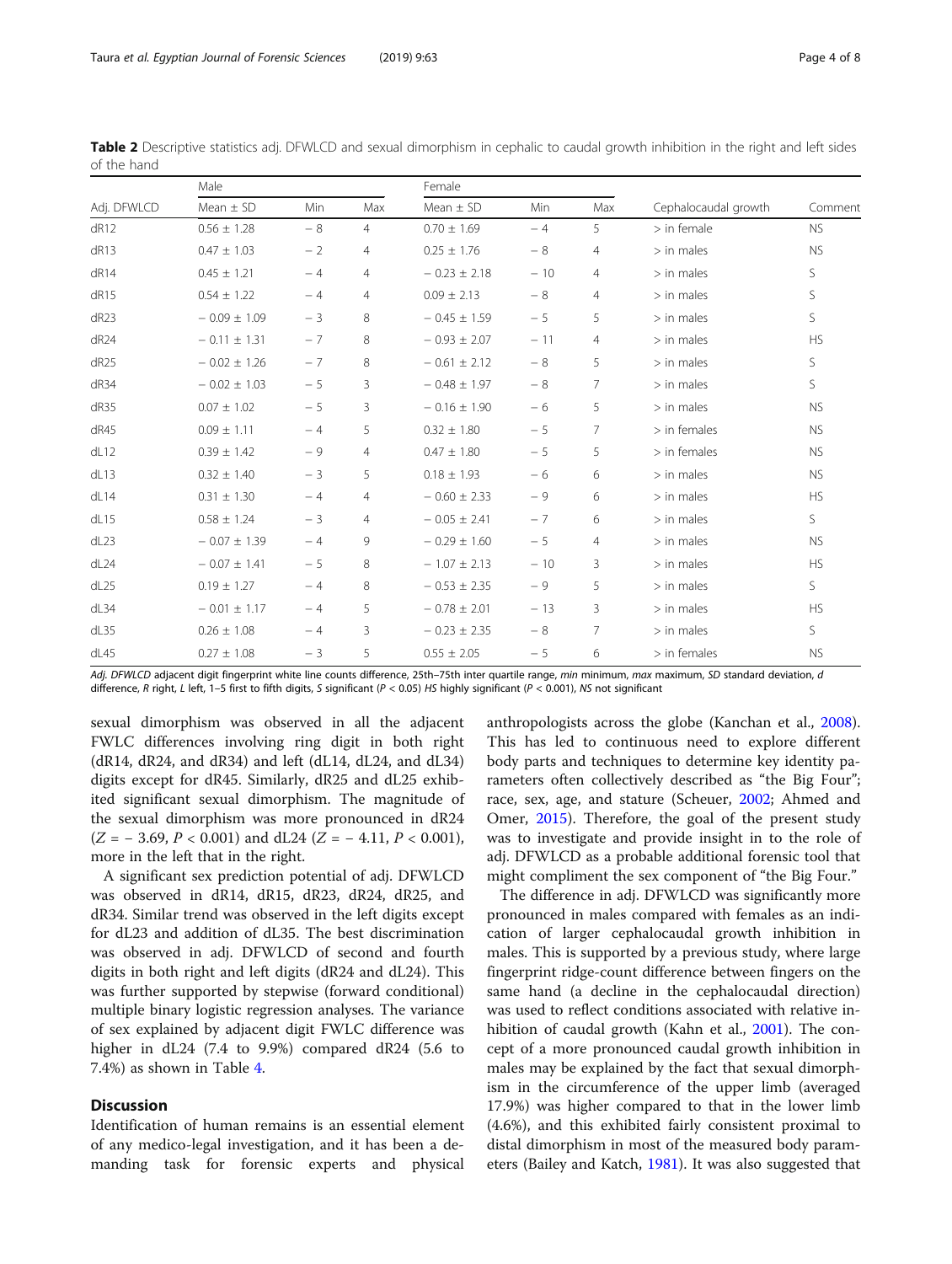|                  | Male               | Female             |           |           |  |
|------------------|--------------------|--------------------|-----------|-----------|--|
| Adj. DFWLCD      | Median (25th-75th) | Median (25th-75th) | $Z$ value | $P$ value |  |
| dR12             | $0(0-1)$           | $1(0-2)$           | $-1.09$   | 0.277     |  |
| dR13             | $0(0-1)$           | $0 (- 1 - 2)$      | $-0.83$   | 0.404     |  |
| dR14             | $0(0-1)$           | $0 (- 1 - 1)$      | $-2.55$   | 0.011     |  |
| dR15             | $0(0-1)$           | $0 (- 1 - 2)$      | $-1.21$   | 0.226     |  |
| dR <sub>23</sub> | $0 (- 1 - 0)$      | $0 (- 1 - 0)$      | $-1.84$   | 0.066     |  |
| dR24             | $0(0-0)$           | $0 (- 2 - 0)$      | $-3.69$   | < 0.001   |  |
| dR <sub>25</sub> | $0(0-0)$           | $0(-2-1)$          | $-2.82$   | 0.005     |  |
| dR34             | $0(0-0)$           | $0 (- 1 - 0)$      | $-2.29$   | 0.022     |  |
| dR35             | $0(0-0)$           | $0 (- 1 - 1)$      | $-0.90$   | 0.367     |  |
| dR45             | $0(0-0)$           | $0(0-1)$           | $-1.25$   | 0.212     |  |
| dL12             | $0(0-1)$           | $0(0-2)$           | $-0.65$   | 0.515     |  |
| dL13             | $0(0-1)$           | $0 (- 1 - 1)$      | $-0.50$   | 0.620     |  |
| dL14             | $0(0-1)$           | $0 (- 2 - 1)$      | $-3.40$   | 0.001     |  |
| dL15             | $0(0-1)$           | $0 (- 2-2)$        | $-1.73$   | 0.083     |  |
| dL23             | $0 (- 1 - 1)$      | $0(-1-1)$          | $-1.43$   | 0.152     |  |
| dL24             | $0 (- 1 - 0)$      | $-1 (-2-0)$        | $-4.11$   | < 0.001   |  |
| dL25             | $0(0-1)$           | $0(-2-1)$          | $-2.42$   | 0.016     |  |
| dL34             | $0(0-0)$           | $(-2-0)$           | $-3.66$   | < 0.001   |  |
| dL35             | $0(0-1)$           | $0(-1-1)$          | $-1.67$   | 0.094     |  |
| dL45             | $0(0-1)$           | $0 (- 0.25 - 2)$   | $-1.05$   | 0.295     |  |

<span id="page-4-0"></span>Table 3 Sexual dimorphism in FWLC adjacent digit asymmetry of the right and left digits

Adj. DFWLCD adjacent digit fingerprint white line counts difference, 25th–75th inter quartile range, d difference, R right, L left, 1-5 first to fifth digits

growth trends in the limbs are essentially linear through late adolescence but completed earlier in females (Hiernaux, [1968\)](#page-7-0). The adult leg would therefore be less dimorphic than the adult arm (Bailey and Katch, [1981](#page-6-0)). Also, according to Kahn et al. ([2001](#page-7-0)), developing embryos with higher adjacent digit ridge count difference might accumulate relatively less tissue in the lower body. This might express reduced lower-extremity muscle mass and tissue distribution compared with the upper body. From the foregoing explanations, it is clear that any measurable parameter that serves as an indicator of caudal inhibition, including adj. DFWLCD, will be of interest to forensic experts especially with regard to sex determination.

The significant sexual dimorphism observed in the adj. DFWLCD in the present study; reaffirms the potential of the FWLC in sex prediction as reported in previous studies (Badawi et al., [2006;](#page-6-0) Taduran et al., [2016](#page-7-0); Adamu et al., [2019](#page-6-0)). The existence of sexual dimorphism in the adj. DFWLCD may be superior to the absolute FWLC in sex prediction especially among the elderly population, since, it was demonstrated that the FWL increases from adult to elderly life cycle. This is linked to the loss of resilience of the skin, which is the property of returning of the skin to its original shape after being subjected to elastic deformation (Vieira Silva et al., [2016](#page-7-0)). Frequency of FWL was also reported to increase with age or when there is alteration in subcutaneous body fat (Cummins and Midlo, [1943;](#page-6-0) Ashbaugh, [1999\)](#page-6-0). In addition to FWL changes, the epidermal ridge thickness and inter papillary space were also reported to increase with age as a continuum of increase in body size (Cummins et al., [1994](#page-7-0); David, [1981](#page-7-0); Babler, [1991;](#page-6-0) Gutierrez-Redomero et al., [2011](#page-7-0); Soanboon et al., [2016](#page-7-0); Sánchez-Andrés et al., [2018](#page-7-0)). But, the adjacent finger ridge count difference (dR45) was suggested to be consistent with aging (Kahn et al., [2001](#page-7-0)). We therefore extended the same observation, of consistency of finger ridge count difference with aging, to adj. DFWLCD. This may be explained by the fact that, similar to second-to-fourth digit ratio of the hand (2D:4D), the indices do not change with aging and growth in body parts (Manning et al., [2004](#page-7-0); Aboul-Hagag et al., [2011\)](#page-6-0). Hence, it was concluded that sexing by indices is more reliable than absolute measurement since the relative growth of body parts are proportional to each other (Gutnik et al., [2015](#page-7-0)). This may lead to the assumption that adj. DFWLCD might not be altered by age or change in body condition similar to adjacent finger ridge count difference and digit ratios.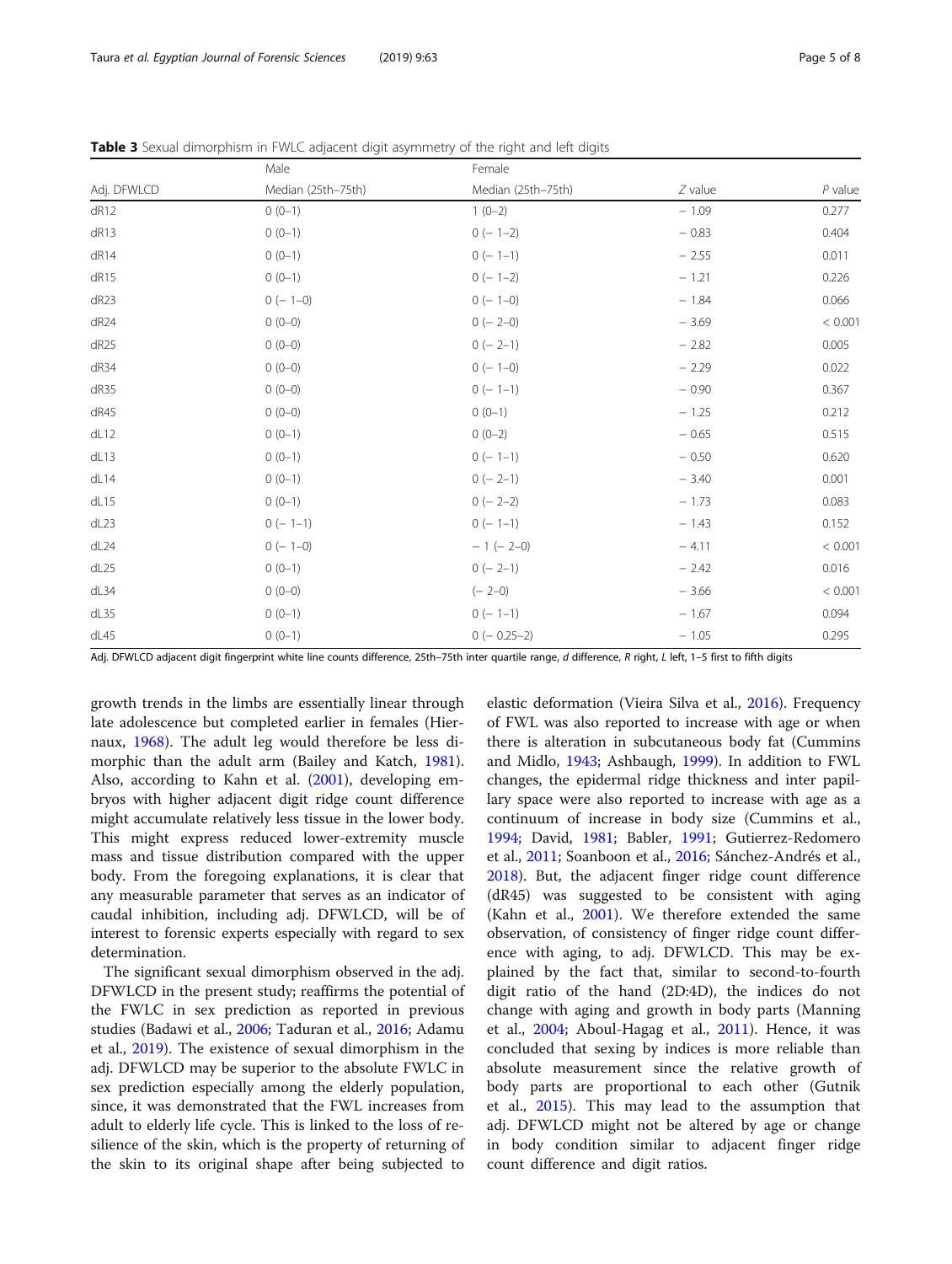<span id="page-5-0"></span>

|  |  |  | <b>Table 4</b> Sex prediction using FWLC adiacent difference of the right and left digits among Hausa population |
|--|--|--|------------------------------------------------------------------------------------------------------------------|
|  |  |  |                                                                                                                  |

|                  |          |           |          |                   |                      |                  |           | Percentage accuracy |        |
|------------------|----------|-----------|----------|-------------------|----------------------|------------------|-----------|---------------------|--------|
| Adj. DFWLCD      | $\beta$  | $P$ value | Constant | Cox & Snell $R^2$ | Nagel<br>kerke $R^2$ | Chi <sup>2</sup> | $P$ value | Male                | Female |
| dR12             | 0.063    | 0.42      | $-0.039$ | 0.002             | 0.003                | 0.66             | 0.418     | 57.30               | 54.00  |
| dR13             | $-0.104$ | 0.203     | 0.037    | 0.005             | 0.007                | 1.65             | 0.199     | 44.00               | 54.70  |
| dR14             | $-0.228$ | 0.002     | 0.031    | 0.036             | 0.048                | 11.09            | 0.001     | 42.70               | 64.70  |
| dR15             | $-0.152$ | 0.029     | 0.050    | 0.017             | 0.022                | 5.01             | 0.025     | 43.30               | 53.30  |
| dR23             | $-0.197$ | 0.028     | $-0.054$ | 0.017             | 0.023                | 5.12             | 0.024     | 74.00               | 41.30  |
| $dR24*$          | $-0.307$ | < 0.001   | $-0.147$ | 0.056             | 0.074                | 17.22            | < 0.001   | 78.00               | 44.00  |
| dR <sub>25</sub> | $-0.203$ | 0.005     | $-0.061$ | 0.028             | 0.038                | 8.62             | 0.003     | 84.70               | 43.30  |
| dR34             | $-0.194$ | 0.015     | $-0.046$ | 0.022             | 0.038                | 6.51             | 0.011     | 80.70               | 40.00  |
| dR35             | $-0.101$ | 0.189     | $-0.004$ | 0.006             | 0.008                | 1.76             | 0.185     | 86.70               | 32.70  |
| dR45             | 0.103    | 0.192     | $-0.021$ | 0.006             | 0.008                | 1.73             | 0.188     | 78.00               | 38.00  |
| dL12             | 0.033    | 0.643     | $-0.014$ | 0.001             | 0.001                | 0.22             | 0.643     | 56.00               | 48.70  |
| dL13             | $-0.050$ | 0.471     | 0.012    | 0.002             | 0.002                | 0.52             | 0.471     | 43.30               | 60.00  |
| dL14             | $-0.270$ | < 0.001   | $-0.030$ | 0.057             | 0.076                | 17.58            | < 0.001   | 80.70               | 44.00  |
| dL15             | $-0.177$ | 0.006     | 0.049    | 0.027             | 0.036                | 8.21             | 0.004     | 48.70               | 51.30  |
| dL23             | $-0.102$ | 0.194     | $-0.019$ | 0.006             | 0.008                | 1.73             | 0.189     | 74.70               | 40.70  |
| $dL24*$          | $-0.331$ | < 0.001   | $-0.177$ | 0.074             | 0.099                | 23.07            | < 0.001   | 74.00               | 54.70  |
| dL25             | $-0.211$ | 0.002     | $-0.032$ | 0.036             | 0.048                | 10.98            | 0.001     | 81.30               | 44.70  |
| dL34             | $-0.324$ | < 0.001   | $-0.117$ | 0.056             | 0.075                | 17.39            | < 0.001   | 76.00               | 48.00  |
| dL35             | $-0.153$ | 0.023     | 0.004    | 0.018             | 0.024                | 5.52             | 0.019     | 29.30               | 64.00  |
| dL45             | 0.105    | 0.142     | $-0.043$ | 0.007             | 0.010                | 2.20             | 0.138     | 72.70               | 42.70  |

Constructed model is sex =  $\beta$  × adjacent FWLC difference + constant, the cut up value is 0.5 (that is predictive probability is for female group membership). Value ≤ 0.5 is indicative of male gender and value > 0.5 is indicative of female gender, d difference, R right, L left, 1-5 first to fifth digits. \* This indicates the best adjacent FWLC differences that predict sex (based on stepwise (forward conditional) multiple binary logistic regression analyses). Adj. DFWLCD adjacent digit fingerprint white line counts difference

The present quantification method (adj. DFWLCD) of FWLC may not only be superior to absolute quantification of FWLC but also to bilateral asymmetry in FWLC. It was documented that the occurrence of bilateral asymmetry depends on the extent exposure to stress and strain on the dominant side (Gutnik et al., [2015\)](#page-7-0) This implies that the greater the use of the preferred side, the more the hypertrophy and development of the muscles on that side of the limb with consequential increase in asymmetry (Plochocki, [2004](#page-7-0); Blackburn, [2011;](#page-6-0) Krishan, [2011](#page-7-0); Krzykala and Leszczynski, [2015\)](#page-7-0). Although, the influence of testosterone is more pronounced on the right hand even among the left handed individuals (Hampson and Sankar, [2012](#page-7-0)), and not more than 10% of every population are left handed, (Hardyck and Petrinovich, [1977](#page-7-0)) and 5% among African ages 18 to 33 years (De Agostini et al., [1997\)](#page-7-0). For adj. DFWLCD, the differential influences of hand preference are minimal or absent considering the fact that both digits belong to the same body side.

Interestingly, in both right and left hands, the adj. DFWLCD in second and fourth digits (dR24 and dL24) was the best predictor of sex. This is similar to what was

reported for digit ratio, where the 2D:4D exhibited the highest magnitude of sex discrimination especially in the right hand (Kyriakidis and Papaioannidou, [2008;](#page-7-0) Agnihotri et al., [2015](#page-6-0)). The 2D:4D is negatively correlated with prenatal testosterone and positively correlated with estrogen (Manning et al., [1998](#page-7-0)). This relationship between the digit ratio and sex hormones may be extended to other features associated with the digits (second and fourth digits) in a direct or an inverse manner. For the first time, we hypothesized that the dR24 and dL24 of FWLC correlated positively to prenatal testosterone and negatively correlated to estrogen. This may also be extended to other associated features like fingerprint ridge count which has been demonstrated to be an index of caudal growth inhibition (Kahn et al., [2001\)](#page-7-0). Indeed, we also suggested inverse relationship between the adjacent digits associated feature differences and digit ratios, with higher value indicating "masculine feature" and lower value as "feminine feature" and also, more expression of adj. DFWLCD in the left (dL24) than the right (dL24). This is somewhat a paradox when compared with digit ratio, where high and low 2D:4D has been suggested to be a "feminine and masculine features" respectively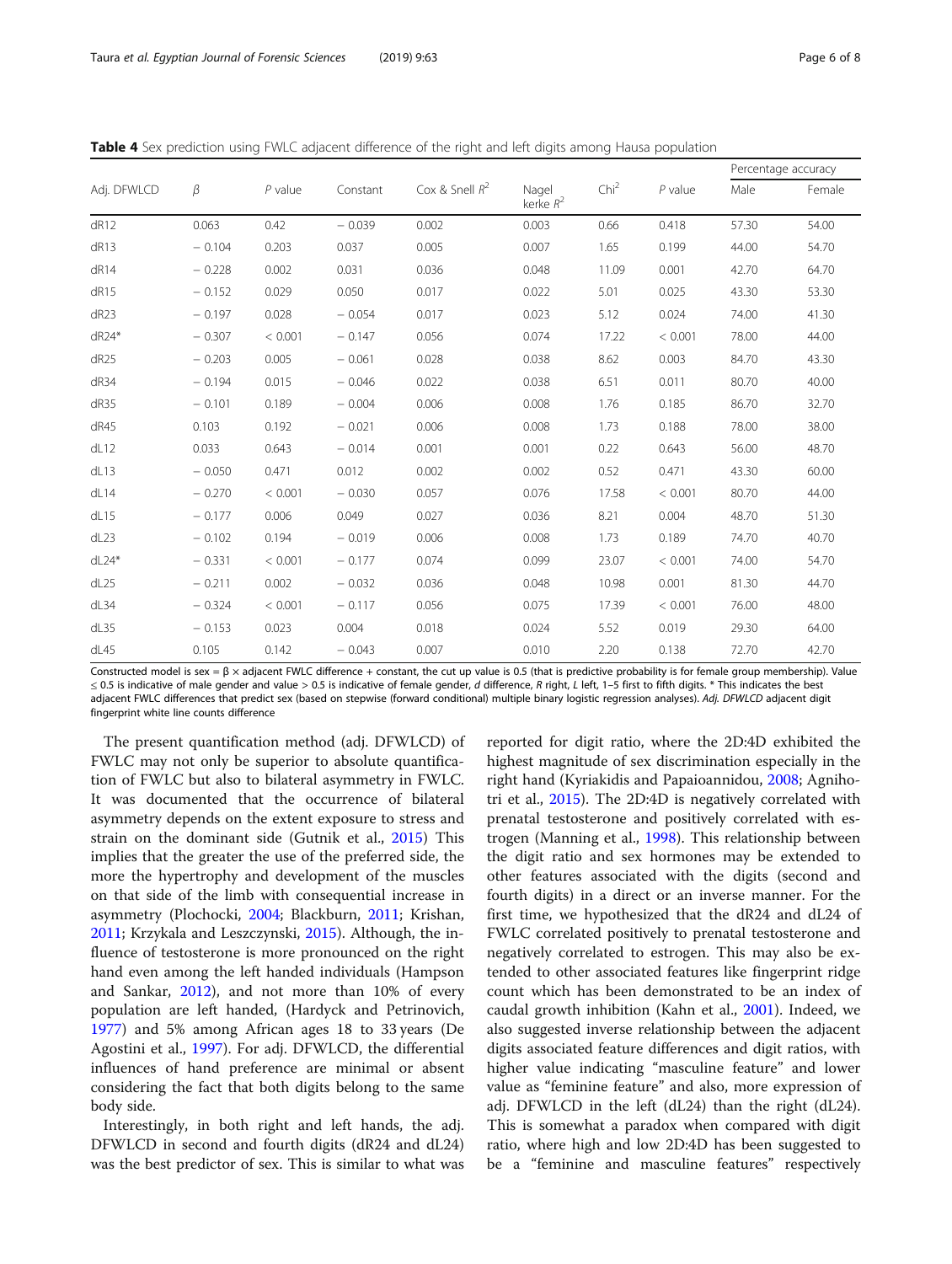<span id="page-6-0"></span>(Manning et al., [1998](#page-7-0)). And also 2D:4D is more sexually dimorphic on the right compared with the left in human hands (Manning et al., [1998](#page-7-0); Manning, [2002\)](#page-7-0), the feet of mice (Brown et al., 2002a; Brown et al., 2002), and zebra fishes (Burley and Foster, 2004). Though, further studies are needed to evaluate the direct relationship of adjacent digit associated feature differences with prenatal testosterone and estrogen.

In the present study, we highlighted the significance of adj. DFWLCD with special interest on FWLC as an index for sex discrimination. The pattern of sexual dimorphism exhibited is similar to well established sexually dimorphic digit ratio. This particular finding is a pointer to the need to investigate whether sexual dimorphism in adj. DFWLCD as observed in the present study is a universal phenomenon equally present in populations of different races and ethnicity. Considering the sex prediction potential exhibited by adj. DFWLCD, this study would be useful in any forensic case work since it offers adj. DFWLCD as a new biological characteristic that could compliment other known sex discriminating tools in forensic science. The study may also by extension serve as a source of reference data for forensic anthropologists in the study population. This can be applied in the analyses of cases in situations like mass disasters, acts of violence, bombing, and traffic accidents, which may be associated with dismembered human remains and peripheral parts of the body. It can be applied in assault cases where the victim's body is dismembered to conceal identity. Proper identification of dismembered, mutilated, and fragmentary remains using adj. DFWLCD may be imperative.

### Conclusion

We concluded that adj. DFWLCD exhibited a sexual dimorphism phenomenon that can be used in sex prediction. The best prediction potential was found to be dR24 and dL24 for right and left hands respectively among Hausa population of Kano state, Nigeria. The adj. DFWLCD is an important index for evaluation of caudal growth inhibition along the body axis, a well-established sexually dimorphic phenomenon in human population.

#### Abbreviations

1–5: First to fifth digits e.g. dR12: difference between right first and second digit; 2D:4D: Second-to-fourth digit ratio of the hand; Adj. DFWLCD: Adjacent digit fingerprint white line count difference; C6: Sixth cervical; C8: Eighth cervical; d: Difference; FWL: Fingerprint white line; FWLC: Fingerprint white line count; HS: Highly significant; L: Left; Max: Maximum; Min: Minimum; NS: Not significant; R: Right; S: Significant; SD: Standard deviation

#### Acknowledgements

We thank all those that participated in the study. The contribution of Sanusi Aminu in the technical aspect of the software development is hereby acknowledged. The assistance provided by Usman Bn Abdallah, Tajudden Lawan Sa'id, and Sadiya Nasir Bala is highly appreciated.

#### Authors' contributions

MGT and LHA carried out the concepts, design, definition of intellectual content, editing, and review. AYA, KBU, and MA provided the definition of intellectual content and edited and reviewed the manuscript. LHA helped in the data acquisition and analyses and manuscript preparation. All the authors read and approved the final manuscript.

#### Funding Nil.

# Availability of data and materials

Data sets generated from is available at the Department of Anatomy, Faculty of Basic Medical Sciences, College of Health Sciences, Bayero University or on request to the following email addresses; [alhassan.ana@buk.edu.ng](mailto:alhassan.ana@buk.edu.ng)[/mgtaura.](mailto:/mgtaura.ana@buk.edu.ng) [ana@buk.edu.ng.](mailto:/mgtaura.ana@buk.edu.ng)

#### Consent for publication

Not applicable.

#### Competing interests

The authors declare that they have no competing interests.

#### Author details

<sup>1</sup>College of Medicine, University of Bisha, Bisha, Saudi Arabia. <sup>2</sup>Department of Anatomy, Faculty of Basic Medical Sciences, College of Health Sciences, Bayero University, Kano PMB 3011, Nigeria. <sup>3</sup>Department of Human Anatomy, Faculty of Basic Medical Sciences, College of Medicine and Health Sciences, Federal University Dutse, Dutse PMB 7156, Nigeria.

#### Received: 2 August 2019 Accepted: 24 October 2019 Published online: 07 December 2019

#### References

- Aboul-Hagag KE, Mohamed SA, Hilal MA, Mohamed EA (2011) Determination of sex from hand dimensions and index/ring finger length ratio in Upper Egyptians. Egypt J Forensic Sci 1(2):80–86
- Adamu LH, Asuku AY, Muhd UA, Sa'id TL, Nasir SB, Taura MG (2019) Fingerprint white lines counts: an upcoming tool for sex determination. Arab J Forensic Sci Forensic 1(9):1165–1173
- Adamu LH, Ojo SA, Danborno B, Adebisi SS, Taura MG (2018) Sex prediction using ridge density and thickness among the Hausa ethnic group of Kano state, Nigeria. Aust J Forensic Sci 50(5):455–471
- Agnihotri AK, Jowaheer AA, Soodeen-Lalloo AK (2015) Sexual dimorphism in finger length ratios and sex determination-a study in Indo-Mauritian population. J Forensic Leg Med 35:45e50
- Ahmed AA, Omer N (2015) Estimation of sex from the anthropometric ear measurements of a Sudanese population. Leg Med 17(5):313–319
- Ashbaugh DR (1999) Quantitative-qualitative friction ridge analysis: an introduction to basic and advanced ridgeology. CRCPress LLC, Boca Raton, FL
- Babler WJ (1979) Quantitative differences in morphogenesis of human epidermal ridges. Birth Defects Origl Artic Ser 15:199–208
- Babler WJ. Embryological development of epidermal ridges and their configuration. In: Plato CC, Garuto RM, Shaumann BA. Eds. Dermatoglyphics: science in transition. 2nd Ed. New York: Wiley liss; 1991; 27: 95-112.
- Badawi A, Mahfouz M, Tadross R, Jantz R (2006) Fingerprint based gender classification. In: The International Conference on Image Processing, Computer Vision, and Pattern Recognition. CSREA Press, Las Vegas, NV
- Bailey SM, Katch VL (1981) The effects of body size on sexual dimorphism in fatness, volume and muscularity. Hum Biol 53(3):337–349
- Blackburn A (2011) Bilateral asymmetry of the humerus during growth and development. Am J Phys Anthropol 145(4):639–646
- Brown WM, Finn CJ, Breedlove SM (2002a) Sexual dimorphism in digit-length ratios of laboratory mice. Anat Rec 267:231–234
- Brown WM, Hines M, Fane BA, Breedlove SM (2002) Masculinized finger length patterns in human males and females with congenitaladrenal hyperplasia. Horm. Behav 42:380–386
- Burley NT, Foster VS (2004) Digit ratio varies with sex, egg order and strength of mate preference in zebra finches. Proc. R. Soc. B 271:239–244
- Cummins H, Midlo C (1943) Finger prints, palms and soles: an introduction to dermatoglyphics. Dover Publishing, New York